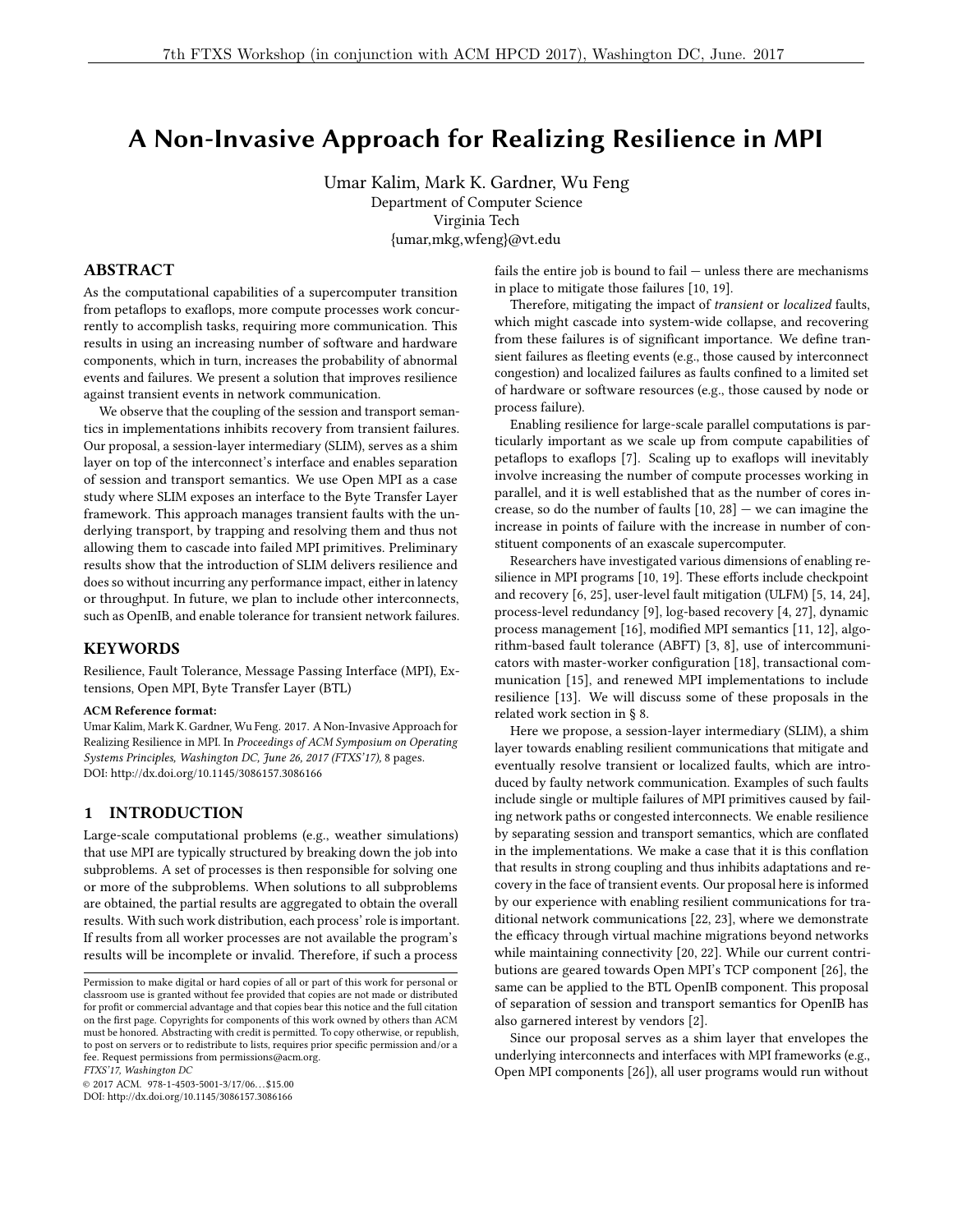any change to their code. We do not propose any changes to the MPI standard either.

Our contributions in this paper are as follows:

- A characterization of faults as well as approaches towards mitigating faults. We also explain the assumptions neces-sary for enabling resilience (§ [2](#page-1-0) & § [3\)](#page-1-1);
- The integration of the SLIM with Open MPI's TCP module, and plans for future extensions to include the OpenIB module (§ [5\)](#page-3-0); and
- A prototype implementation (§ [6\)](#page-4-0) that exposes an API to the Open MPI's BTL framework along with an evaluation of the proposed extensions (§ [7\)](#page-5-0).

#### <span id="page-1-0"></span>2 CHARACTERIZATION OF FAULTS

To better highlight the scope of our work and contribution, we characterize the types of faults in relation to MPI.

We define faults as events that result in abnormal operation. We classify faults into two categories: software and hardware faults.

Software faults are induced by bugs in either users' source code or the MPI implementations. We do not address software faults in this paper.

On the other hand, hardware faults pertain to the underlying infrastructure. We further classify these as soft or hard faults. We define soft faults as those that do not necessarily indicate imminent failure of the MPI program, although they may cause individual ranks to fail. These faults can be detected and possibly resolved. In contrast, we define hard faults as those that interrupt the execution of the MPI program in a manner that results in failure, and they may not be detected. Hard faults may at times result in system-wide failures (e.g., failure of GPFS).

Here we focus on soft faults induced by network communication which include transient and localized failures. We aim to resolve transient faults — those that do not cause an MPI rank to fail — without having to trigger user-level failure mitigation (ULFM), checkpoint and restore, or other fault tolerance mechanisms. As mentioned in  $\S$  [1,](#page-0-0) we define transient failures as fleeting events (e.g., those caused by interconnect congestion) and localized failures as faults confined to a limited set of hardware or software resources (e.g., those caused by node or process failure).

### <span id="page-1-1"></span>3 APPROACHES TOWARDS RESILIENCE

Fault tolerance for MPI is a well-studied domain [\[10\]](#page-7-1). As we briefly highlighted in § [1,](#page-0-0) there have been multiple notable contributions along different dimensions of this challenge  $-$  e.g., [\[4,](#page-7-11) [8,](#page-7-17) [9,](#page-7-10) [11,](#page-7-14) [24,](#page-7-9) [27\]](#page-7-12).

#### 3.1 Assumptions of Fault-Tolerant Methods

Although different fault-tolerant mechanisms address challenges along different (and sometimes orthogonal) dimensions, all methods tend to make certain assumptions about the process [\[17\]](#page-7-26). The assumptions are as follows: (1) we are able to detect the failure; (2) we have enough state information to able to recover from the failure; and (3) we are allowed to instantiate recovery mechanisms to mitigate the faults.

Taking these assumptions into account, we model the detection of communication faults, mitigation, and finally recovery process by a state-transition diagram (see Figure [1\)](#page-1-2).

<span id="page-1-2"></span>

<span id="page-1-3"></span>Figure 1: State diagram illustrating fault detection, mitigation, and recovery.



Figure 2: Master and worker configuration between groups of processes using MPI intercommunicators.

#### 3.2 Types of Fault-Tolerant Methods

Here we briefly describe the types of fault-tolerant methods, in the context of soft faults that are transient.

Checkpoint and Restore: The foremost and most widely known method of enabling resilience is through checkpointing and restore (e.g., [\[6\]](#page-7-5)). Checkpoint and restore entails saving the state of the program at regular intervals so that the application may be restarted from there onwards, instead of having to start from the very beginning. Most of the ULFM methods involve different forms of checkpoint-and-restore methods.

Checkpoint-and-restore methods are typically considered to be expensive ways to enable resilience, particularly at scale. Although there are scenarios where the most efficient approach is to use checkpoint and restore since the overheads depend entirely on the type of the application, the frequency of checkpoints, and the ability to restore states from various stages of the computation.

Due to the inherent nature of the approach, checkpoint and restore allows recovery from transient communication faults, whether it is in terms of recovering from a failed primitive, a failed rank, or even a total failure. However, we argue that such an approach is a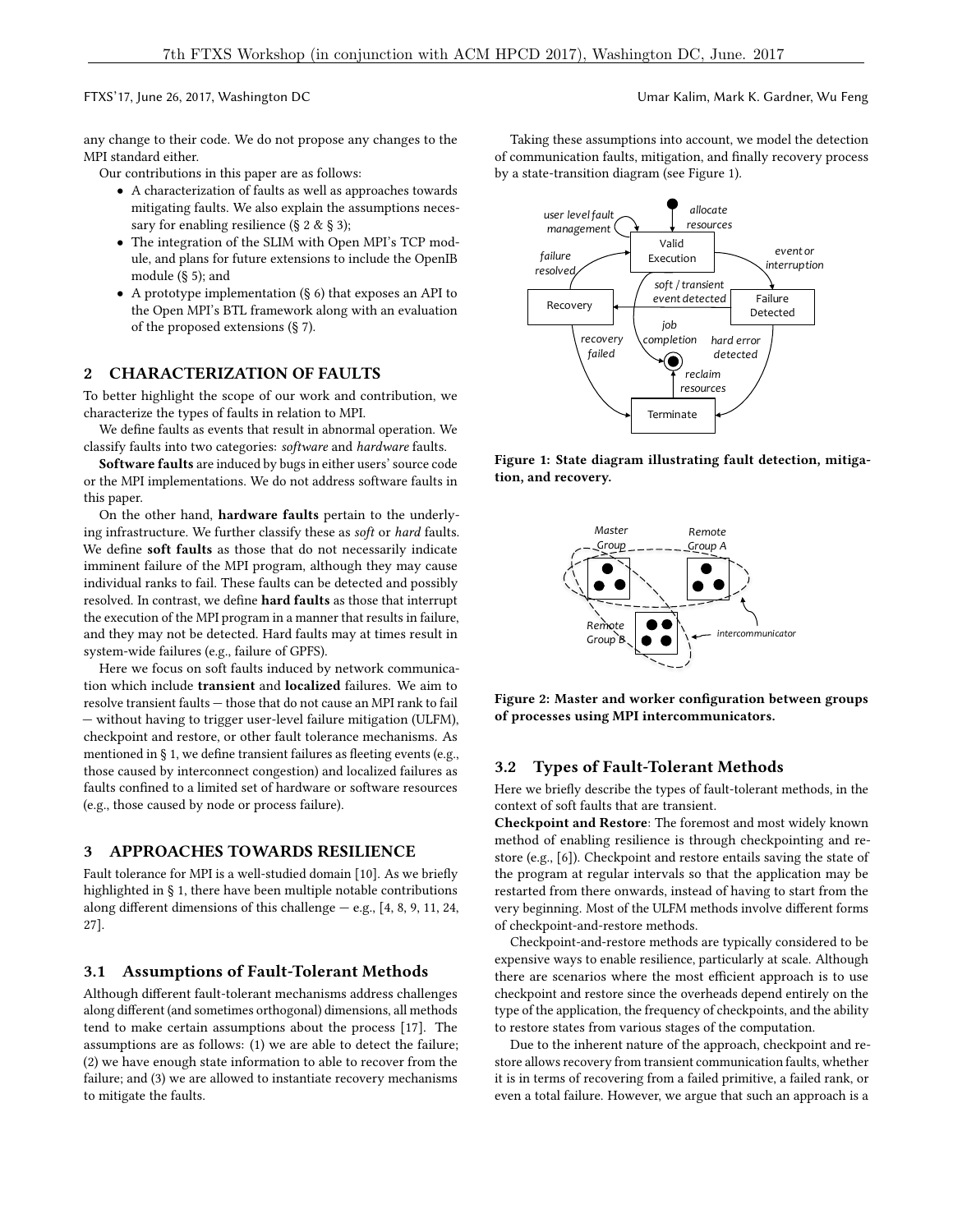A Non-Invasive Approach for Realizing Resilience in MPI FTXS'17, June 26, 2017, Washington DC

very heavyweight way to mitigate transient faults. Such faults can be resolved by much more lightweight approaches.

Methods Supported by Standard MPI Implementations: The primary reason for the misunderstanding that "if a rank fails, then the entire MPI program will fail" stems from the interpretation that all MPI ranks exist within one communicator. The roots of such practices originate from the use of collective operations while solving compute problems. Collective operations communicate within one communicator. To minimize the complexity of the MPI program, the typical practice is to use the default communicator, which is MPI\_COMM\_WORLD. When a rank within a communicator fails, or a collective operation fails, it may cascade into the failure of the program if not handled through the users' source code.

The use of intercommunicators [\[18\]](#page-7-18) encourages compartmentalizing ranks into groups and following the manager/worker paradigm, as illustrated in Figure [2.](#page-1-3) Intercommunicators enable communication of ranks between groups. When a rank fails, for whatever reason, the fault is compartmentalized. This compartmentalization allows the user to manage complexity of the source code and handle the error gracefully using suitable methods (e.g., redundant processes [\[9\]](#page-7-10) or dynamic process management [\[16\]](#page-7-13)).

We argue that using intercommunicators to mitigate transient communication failures is also heavier weight than it needs to be because it incurs significant overheads.

Modifying the MPI Standard to Revise Semantics: Another rarely used approach is to revise the semantics of MPI primitives in order to enable fault tolerance. Such approaches have been tried in the past to enable fault tolerance (e.g., [\[11\]](#page-7-14)). However these approaches have the potential of rendering user codes, written for such implementations, incompatible with other MPI implementations that comply with the MPI standard and therefore limiting application portability.

MPI Extensions: An alternate approach to revising MPI semantics is to add extensions to MPI (e.g., [\[17\]](#page-7-26)). Doing so not only maintains compatibility of the implementation with the MPI Standard, but also allows additional functionality that applications may choose to leverage. This includes, for example, defining suitable error codes and corresponding error handlers.

We adopt the approach of adding an MPI extension to enable fault tolerance, since this not only complies with the MPI standard but also avoids the need for having to recompile MPI programs. We discuss the details further in § [5.](#page-3-0)

# 4 ENABLING SEPARATION OF SESSION AND TRANSPORT SEMANTICS VIA SLIM

In this paper, we leverage our experience in enabling resilient communications for traditional networking [\[23\]](#page-7-22) to provide fault tolerance in MPI. Below is a brief overview of SLIM and how it reintroduces the distinction between session and transport from the OSI model into the network stack. Communications can continue in the face of transient faults because the session continues to exist even though the TCP connection fails. SLIM re-establishes a transport connection for the session to use and the fault is not observed by MPI due to the separation into session and transport.

#### 4.1 SLIM as a Session-Layer Intermediary

SLIM [\[23\]](#page-7-22) is an extensible session-layer intermediary that provides session semantics for improved resilience, among other things. SLIM defines abstractions that it uses to enable resilience and an out-of-band channel for the exchange of control messages that it uses to restore communications in the event of transient faults.

<span id="page-2-0"></span>SLIM defines the endpoint, flow, and session abstractions that form the session layer. They are illustrated in Figures [3](#page-2-0) and [4.](#page-2-1)



Figure 3: SLIM's session, flow and endpoint abstractions in the context of TCP/IP stack.

<span id="page-2-1"></span>

Figure 4: The flow abstractions and their mappings onto underlying transports in relation to time.

<span id="page-2-2"></span>

Figure 5: SLIM in relation to the TCP/IP stack.

An endpoint is defined as an entity participating in a conversation and represents a source and destination of communications.

A flow represents a data exchange between a set of endpoints. It gives a name to the concept of communication but requires mapping onto underlying transport connections before communication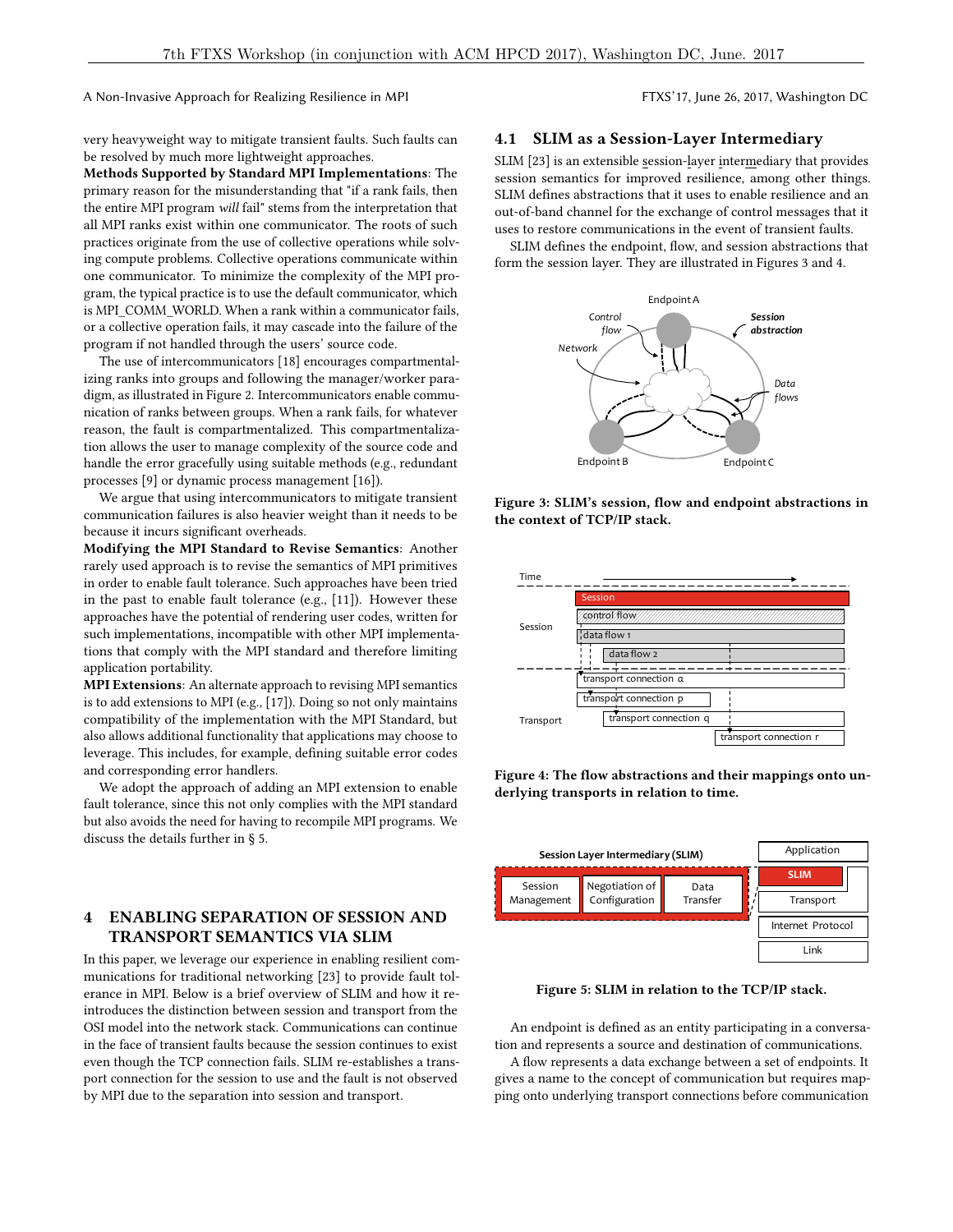<span id="page-3-1"></span>

Figure 6: Open MPI Architecture (recreated from [\[26\]](#page-7-24)).

actually occurs. Because flows are independent of transport connections, the concept of a flow can precede the creation of a transport connection and can persist after the transport connection has been closed. This separation allows us to distinguish between session and transport semantics. Doing so further enables reconfiguration of flows on the fly (and subsequently reconfiguration of underlying transports). This is illustrated in Figure [4](#page-2-1) where a flow may be mapped onto a transport connection p and later mapped onto a transport connection r (e.g., when transport p is disrupted due to a transient fault).

A session represents the complete conversation between participants in an agreed-upon context. It encapsulates endpoints and flows that constitute the conversation and allows them to be reasoned about together. This is illustrated in Figure [3.](#page-2-0)

As Figure [5](#page-2-2) illustrates, SLIM exposes an API while providing three sets of services to the application to assist with communication setup and management. These services fulfill three roles: 1) session management, 2) negotiation of configuration, and 3) data transfer. SLIM uses the underlying transport services to realize the session abstractions. Since its is only active during communication setup (in the beginning) and management (in case of recovery), it does not interfere with data exchange. Therefore, it has negligible impact on bandwidth and latency (see § [7\)](#page-5-0).

Further details of SLIM, its backward compatible extensions to TCP, and how it is used to support modern communcation needs, such as virtual machine migration across subnets, see our prior research [\[21](#page-7-27)[–23\]](#page-7-22).

#### <span id="page-3-0"></span>5 SLIM'S INTEGRATION WITH MPI

To begin, we chose to add our SLIM extension to Open MPI primarily because of its modular component architecture (MCA) [\[26\]](#page-7-24). The design of Open MPI, frameworks coupled with components, and the manner in which they are interfaced, instantiated, and used, allows us to confine our proposed extensions to select components. As illustrated in Figure [6,](#page-3-1) the focus of our contribution is on interfacing with the Byte Transfer Layer (BTL) framework. Initially our contribution is geared towards interactions with the TCP component. In future we intend to include interfacing with other components, such as OpenIB.

### 5.1 Open MPI Byte Transfer Layer (BTL)

The BTL framework works alongside the BTL Management Layer (BML), Point-to- Point Messaging Layer (PML) and the MCA frameworks. BTL is geared towards proving a uniform method of data transfer between participants. The data transfer may be over different interconnects. For this paper, we focus on TCP alone.

# 5.2 Conflation of Session and Transport Semantics by Legacy BTL-TCP

The coupling of session and transport semantics in legacy TCP causes difficulty in implementing fault tolerance for MPI communications. If there is a loss of network path between endpoints or a transport connection faces a timeout, the BTL TCP connection will drop. This will result in a failed MPI primitive, which may then cascade to a failure of the MPI program.

Thus, it is imperative that we consider session semantics, which is the notion of communication between endpoints, independent of the underlying transport or sending of data across the network.

#### 5.3 Enabling Fault Tolerance

Decoupling of session and transport semantics allows us to handle transient failures (related to transport implementations) without inducing a failure of an MPI primitive. If a transport connection fails or faces a timeout for some reason, i.e., it was not cleanly terminated, SLIM recognizes the fault and attempts to setup a new transport connection to serve as a replacement. The flow is then mapped on to the new transport connection, the sequence spaces are synchronized to ensure that no data is lost, and communications resumes. Details of how this mapping of sequence space is managed is discussed in our prior work [\[23\]](#page-7-22). The correct synchronization of sequence spaces ensures that no data is lost — which may have been in flight. An illustration of such a disruption, followed by a successful reconfiguration is illustrated in Figure [4.](#page-2-1)

As we will discuss further in § [7,](#page-5-0) this decoupling incurs no overhead during fault-free operation since the indirection comes into play only during connection setup or transport recovery. During communication, latency and performance are negligibly impacted since SLIM passes packets through.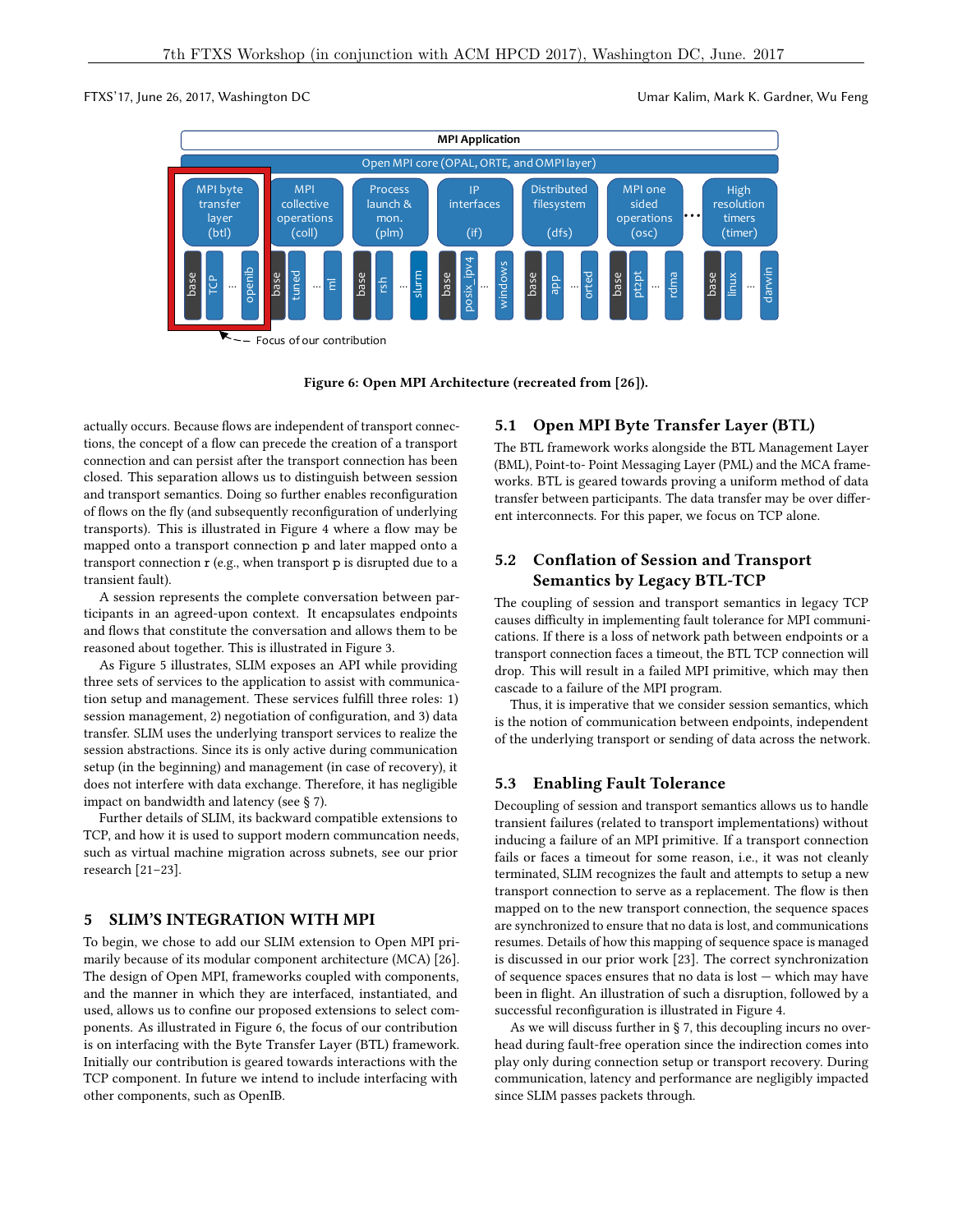<span id="page-4-1"></span>A Non-Invasive Approach for Realizing Resilience in MPI FTXS'17, June 26, 2017, Washington DC



Figure 7: Incremental deployment and integration with Open MPI Byte Transfer Layer (BTL).

Transient faults vs. rank failures It is important to note that SLIM enables resilience in the face of transient failures alone. This is in contrast with the scenario where a rank fails. When a rank fails, it is likely that program state will be lost. Therefore, resuming connectivity with a replacement process may not suffice. Although there may be rare cases where the nature of the application allows such possibilities. In order to resume communication following a rank failure, a mechanism for automatic recovery must be in place — e.g., application directed recovery, message logging and replay, and so forth.

SLIM makes three attempts to recover from a transient failure. If all three attempts to resume connectivity fail, the error is escalated and may result in the MPI program's failure, unless alternate mechanisms are in place.

#### 5.4 SLIM's Integration with BTL

Figure [7](#page-4-1) summarizes our incremental integration and deployment approach. Initially we have implemented SLIM as a user-space library. We setup the library to intercept the Socket API calls [\[1\]](#page-7-28) using LD\_PRELOAD. The benefit of this approach is that we do not force the recompilation of either the MPI program or the Open MPI implementation. All socket interface calls go through the LD\_PRELOAD wrapper, through SLIM, to the underlying TCP implementation all the while providing resilient flow implementations to BTL. In the future, we will extend the BTL implementation to interface directly with SLIM.

The goal is for session-based abstractions to be exposed to BTL while SLIM manages the mappings to underlying transports. Following along the same lines, we plan to use SLIM to enable resilience to transient faults for all underlying interconnects.As the next step, we plan to integrate SLIM with OpenIB alongside TCP.

#### <span id="page-4-0"></span>6 PROTOTYPE IMPLEMENTATION

Here we discuss our contributions with reference to the prototype implementation.

#### 6.1 Prototype for BTL TCP Component

The prototype for the BTL TCP component is implemented as a user-space library in C. The implementation includes 3189 lines of source code. SLIM's interface, which exposes the session primitives, is exposed to BTL and is illustrated in Figure [7.](#page-4-1) Details of SLIM's implementation that are specific to TCP are documented in [\[21,](#page-7-27) [23\]](#page-7-22). Interfacing with BTL and TCP SLIM serves as a wrapper around the Socket API. As part of Phase I of our development, the Socket API calls are intercepted by SLIM through LD\_PRELOAD, where SLIM maintains the session, flow, and endpoint state. These abstractions are mapped onto the underlying transport (e.g., a flow is eventually mapped to an underlying socket that serves as an input and output stream).

This indirection for communications enables fault tolerance. Consider the scenario where a transport connection faces a timeout due to a transient failure. The termination of the connection results in a failed TCP socket. SLIM recognizes the abnormality and attempts to reconnect to the destination. The assumption here is that if the fault was transient, the network will be available for later communication. Spawning a new transport connection and having the flow mapped onto this new transport avoids the failure of the MPI primitive that generated the communication event. Thus, the indirection allows us to catch and recover from a failure that may have caused the program to fail.

Note that SLIM recognizes failures by evaluating the error codes returned due to failed read and writes to underlying sockets (or file descriptors).





As part of Phase II, we plan to extend the BTL implementation and integrate SLIM without having to use LD\_PRELOAD to intercept Socket calls.

Backwards Compatibility To enable backwards compatibility with legacy TCP stacks, we use custom TCP options [\[21,](#page-7-27) [22\]](#page-7-21). If the peer stacks are unable to exchange the custom options during the 3-way handshake, SLIM recognizes that the peer stack does not support SLIM and subsequently falls back to legacy TCP behavior.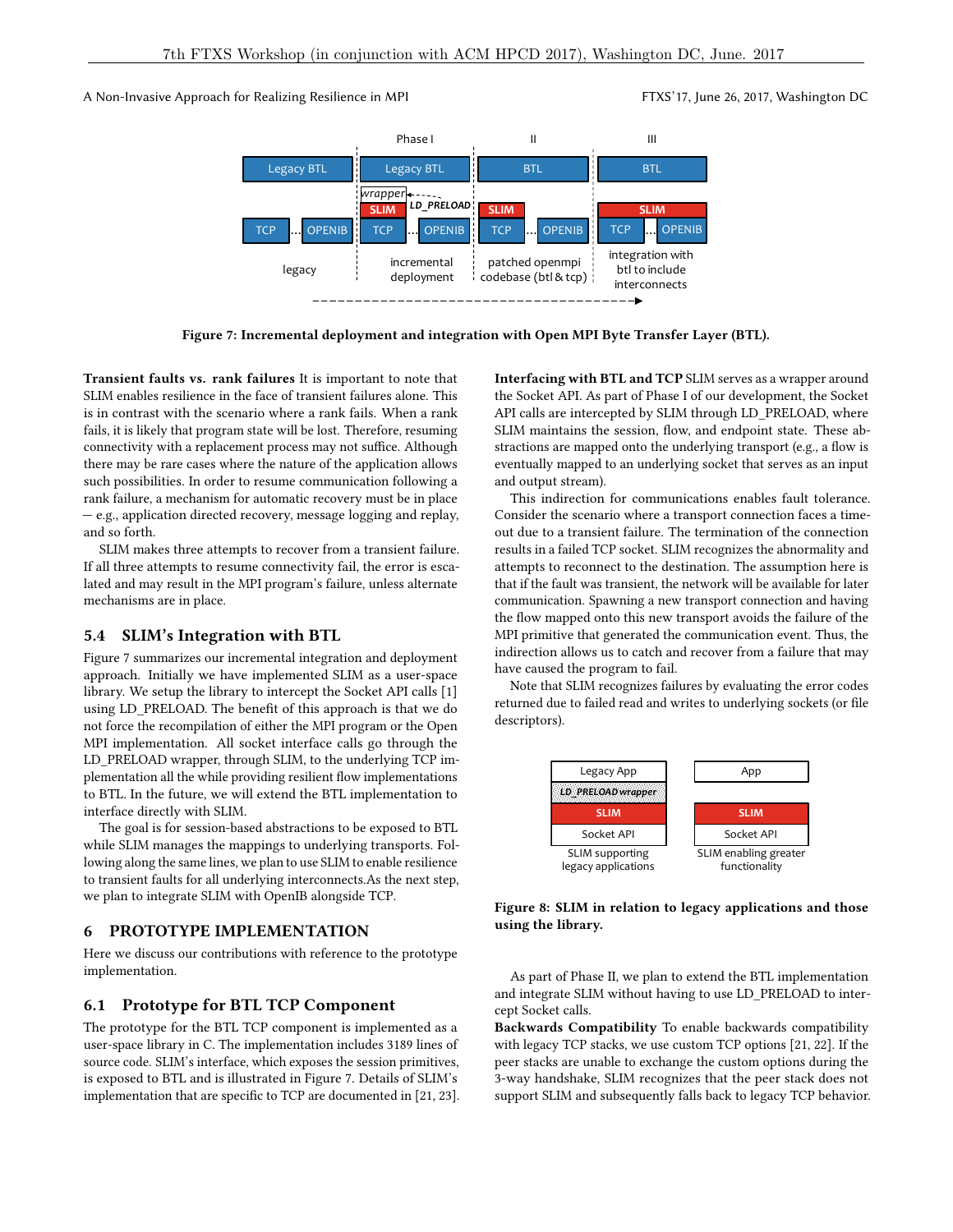# 6.2 Prototype for BTL OpenIB Component

As part of Phase III, we plan to expand the SLIM implementation to integrate the OpenIB interconnect. The plan is to have a uniform interface exposed to BTL, and have SLIM interact with the underlying BTL module when instantiated by MCA — be it TCP or OpenIB. The objective is to have a separation of session and transport semantics so that transient faults may be caught in time to allow suitable recovery (or graceful degradation), instead of having the application fail.

# <span id="page-5-0"></span>7 DISCUSSION

Here we discuss preliminary performance results and overheads when testing SLIM in a controlled environment as well as the concerns of deployment and interactions with the infrastructure.

#### 7.1 Performance and Overheads

As part of the performance evaluation, we try to understand the impact the addition of SLIM has on performance, in particular latency. Since SLIM is only involved during communication setup and does not play a signicant role during on going communications, we do not expect to see any significant overheads. The only role that SLIM plays during ongoing communications is an added level of indirection (i.e., flow to socket descriptor mapping), which should not incur a significant overhead, even for latency sensitive systems — e.g., MPI applications.

Figures [9](#page-5-1) and [10](#page-5-2) summarize the latency and throughput measurements from microbenchmarks ran on an unprimed configuration. We see that the SLIM implementation — analogous to a BTL, SLIM, and TCP component — has statistically similar performance to that of a legacy configuration with the socket  $API -$  analogous to the BTL and TCP component implementation.

<span id="page-5-1"></span>

Figure 9: Trace of average latency for BTL+TCP (Socket API) vs BTL+SLIM+TCP (SLIM) using unprimed long-running microbenchmarks (1 Gbps link capacity, 0% loss)

The round trip latencies for application's point to point communication hover around an average of 120  $\mu$ s for both SLIM and the legacy implementations. In case of bandwidth tests, the pointto-point tests are able to saturate the link up to the achievable link capacity of nearly 94%. The variability in results is due to the aggressive back-off mechanism of the TCP New Reno implementations, which were used for these tests. Newer congestion control implementations (such as TCP BBR or CUBIC may show lesser variations).

<span id="page-5-2"></span>

Figure 10: Trace of average throughput for BTL+TCP (Socket API) vs BTL+SLIM+TCP (SLIM) using long-running microbenchmarks (1 Gbps link capacity, 0% loss)

#### 7.2 Collective Operations

While the focus of our discussions have been on a shim between BTL and TCP for point to point communications, note that SLIM supports communication between multiple participants as part of the session. This is because the abstractions have been developed to support separate session from transport semantics and therefore mitigating the limitations of underlying transport mechanisms that inhibit extensions (such as fault tolerance). However, using the multi-party session semantics of SLIM as a replacement for the COLL framework will not be efficient. This is because the multiparty session semantics are geared towards supporting participants for traditional networking and not high-performance collective operations. However, SLIM when used as part of the BTL framework — as means for reliable data transfer — performs at par with the legacy implementations.

As we move towards Phase III of our development, we plan to include the OpenIB interconnect. There we will study the impact of separation of session and transport semantics and its influence on collective operations.

# 7.3 Incremental Deployment and Integration with Open MPI

In § [5,](#page-3-0) we discussed our development plan and summarized it in Figure [7.](#page-4-1) We see that initially with the wrapper library, we may use LD\_PRELOAD to deploy the library. This would not require rewriting or recompiling any code, whether the application or the Open MPI implementation. Doing so enables incremental deployment for the BTL TCP component. However, as we move to Phase II and III where we not only extend BTL to interface directly with SLIM, but also expand SLIM to interface with OpenIB, there would be a need to recompile and deploy the updated Open MPI implementation. The applications would not require any recompilation.

#### 7.4 Interaction with Middleboxes

Unlike traditional networks, interaction with middleboxes is not a concern here, since data center deployments are typically devoid of middleboxes between compute nodes. Nevertheless, we've demonstrated in our prior work [\[20,](#page-7-23) [22,](#page-7-21) [23\]](#page-7-22) that SLIM is not adversely impacted by middleboxes even if they exist in traditional networks.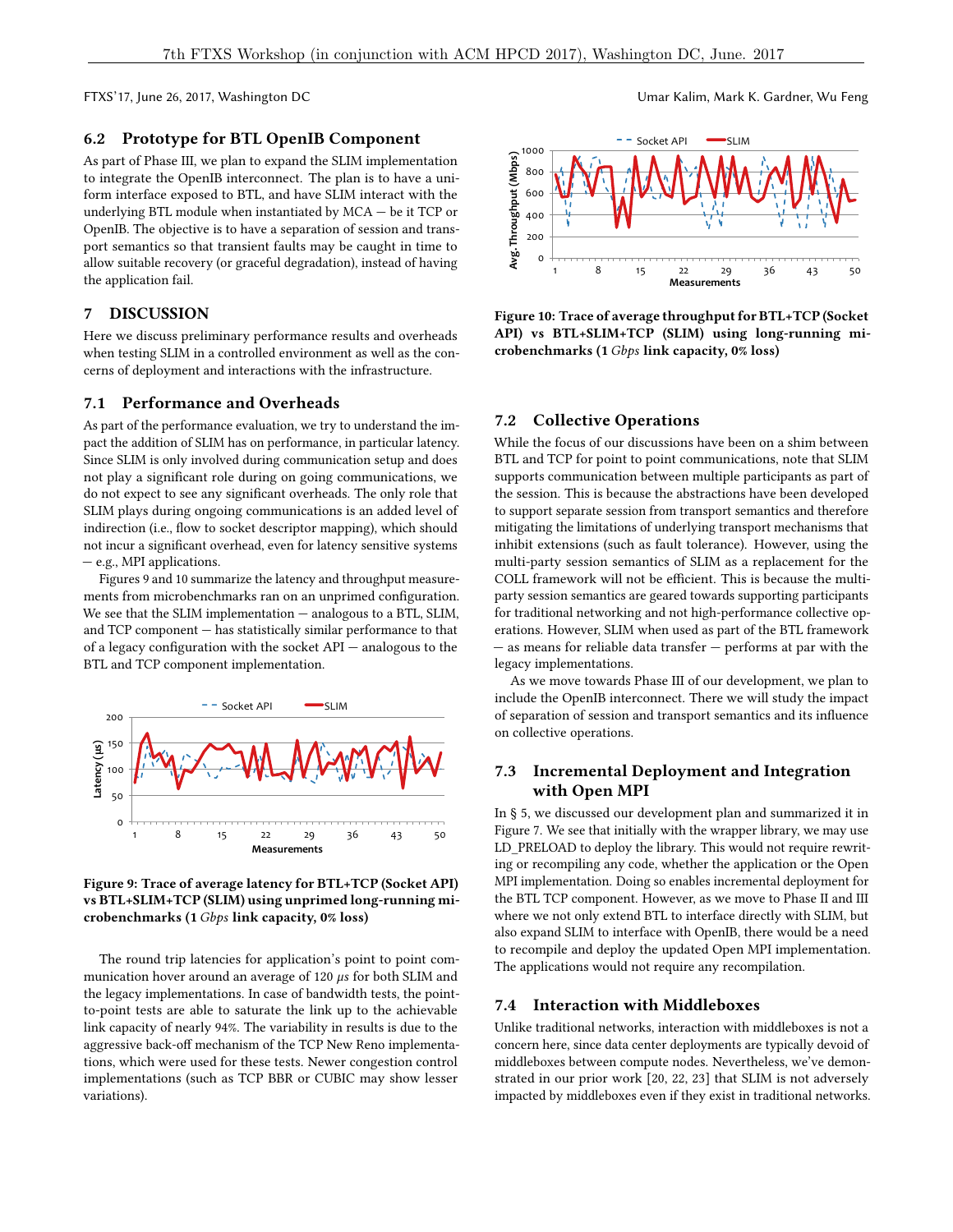A Non-Invasive Approach for Realizing Resilience in MPI FTXS'17, June 26, 2017, Washington DC

#### <span id="page-6-0"></span>8 RELATED WORK

In the last decade or so, researchers have investigated various dimensions of enabling resilience in MPI programs [\[10,](#page-7-1) [19\]](#page-7-2). It appears that the philosophy of fault tolerance has moved towards enabling users to mitigate the impact of faults and recover by trapping errors in user code and implementing suitable solutions. This is understandable as applications have different characteristics and the impact of the a fault may be severe for one application but not be as severe for the other. Nevertheless, we observe that all these faults typically lie in the category of what we classify as hard faults. Handling transient faults is left entirely up to the users, who tend to use methods such as dynamic process management [\[9\]](#page-7-10) or checkpoint and restore [\[6\]](#page-7-5) to deal with them. While this approach yields results, we've argued that they are expensive for transient faults. We focus on transient network communication fault for the BTL TCP component as a case study and suggest SLIM as a suitable solution.

Below we summarize some of the notable and representative approaches that enable fault tolerance for MPI.

Fagg et al. [\[11\]](#page-7-14) propose FT-MPI (Fault Tolerant MPI) which augments the MPI implementation and maintains more state to determine what actions can be taken when processes in the communicator encounter failures. This changes the standard MPI semantics. For example, the MPI communicator is allowed to have different states (other than the original valid and invalid states), which are determined by the failure scenario it is experiencing. On detecting a failure in the communicator, the application can go into a failure recovery mode that is specified by the application developer. Thus, FT-MPI allows application developers to have different failure recovery modes, other than simply checkpointing and recovery. While, FT-MPI sacrifices a great deal in terms of the time-tested semantics of standard MPI, the lessons learned have been incorporated in current Open MPI implementations.

The User Level Failure Mitigation (ULFM) [\[5\]](#page-7-7) interface has been proposed to provide fault-tolerant semantics in MPI. The interface focuses fail-stop failures only and allows application-level failure detection, and local failure migration based on removing the failed processes from shrinking communicators. Laguna et al. [\[24\]](#page-7-9) show that as processes continue to fail, the time to revoke and shrink the communicator increases linearly with increasing number of nodes. In addition, the paper shows that the interface is only suitable for jobs that have work-decomposition flexibility which exists for instance in a master-slave application model. However, for more general applications such as bulk synchronous MPI applications, the interface has few benefits.

MPICH-V [\[6\]](#page-7-5) is a fault-tolerant MPI implementation designed for large clusters, where failures or disconnection between nodes are common events, resulting from human error, and hardware or software faults. MPICH-V adds fault-tolerance by using uncoordinated checkpointing and distributed pessimistic message logging. An essential goal of the work is to allow ease of use that allows running old applications without modification, ensuring transparent fault tolerance for users, etc. However, the paper shows that MPICH-V incurs an overhead of about 23% on a job's runtime when no failures occur. Also, the uncoordinated checkpointing is not user directed, instead it is system directed, which may result in

significantly poor performance as application characteristics are not taken into account.

Dynamic process management can provide fault tolerance in MPI programs. Gropp et al. [\[16\]](#page-7-13) show how the existing MPI specification, which usually serves as a message-passing system, can be extended to include an application interface to the system's job scheduler and process manager, or even to write those functions if they are not already provided. The specification allows running processes to spawn new processes and communicate with them. However, developers still need to handle explicitly issues such as resource discovery, resource allocation, scheduling, profiling, and load balancing.

Another dimension of dealing with faults is to develop algorithms that are inherently tolerant. To help matrix factorizations algorithms survive fail-stop failures during parallel execution, Du et al, [\[8\]](#page-7-17) propose a hybrid approach based on algorithm-based fault tolerance (ABFT) that can be applied to several ubiquitous one-sided dense linear factorizations. Using LU factorization, the authors prove that this scheme successfully applies to the three well known one-sided factorizations, Cholesky, LU and QR. The algorithm protects both the left and right factorization results. ABFT protects the right factor with checksum generated before, and carried along during the factorizations. A scalable checkpointing method protects the left factor. However, the work does not support multiple simultaneous failures.

# 9 FUTURE WORK

In future we plan to explore the following directions of research and development:

- (1) In Phase II of the development, we plan to extend the BTL framework to directly interface with SLIM and integrate SLIM as a patch for the Open MPI code base.
- (2) In Phase III we plan to expand SLIM to interface with other interconnects, particularly OpenIB. This would allow BTL to access the underlying interconnects with SLIM's uniform interface. This work has been of interest to interconnect vendors [\[2\]](#page-7-25).
- (3) We plan to study Open MPI's COLL framework and see if we can unify the both COLL and SLIM's multi-party communication mechanisms to help with collective operations. This may either be in terms of semantics or in terms of implementation optimizations.
- (4) We also will plan to investigate how we may apply the lessons learned through SLIM and Open MPI implementations to other MPI implementations (e.g., MPICH).

#### 10 SUMMARY

As computational capabilities scale from petaflops to exaflops, more compute processes work concurrently to accomplish tasks, requiring more communication. Increase in the number of software and hardware components is strongly correlated with potential increase in faults. In this paper, we presented SLIM, a shim layer, that improve resiliences against transient faults in network communication. We make a case that the coupling of the session and transport layer in implementations inhibit recovery from transient failures. SLIM